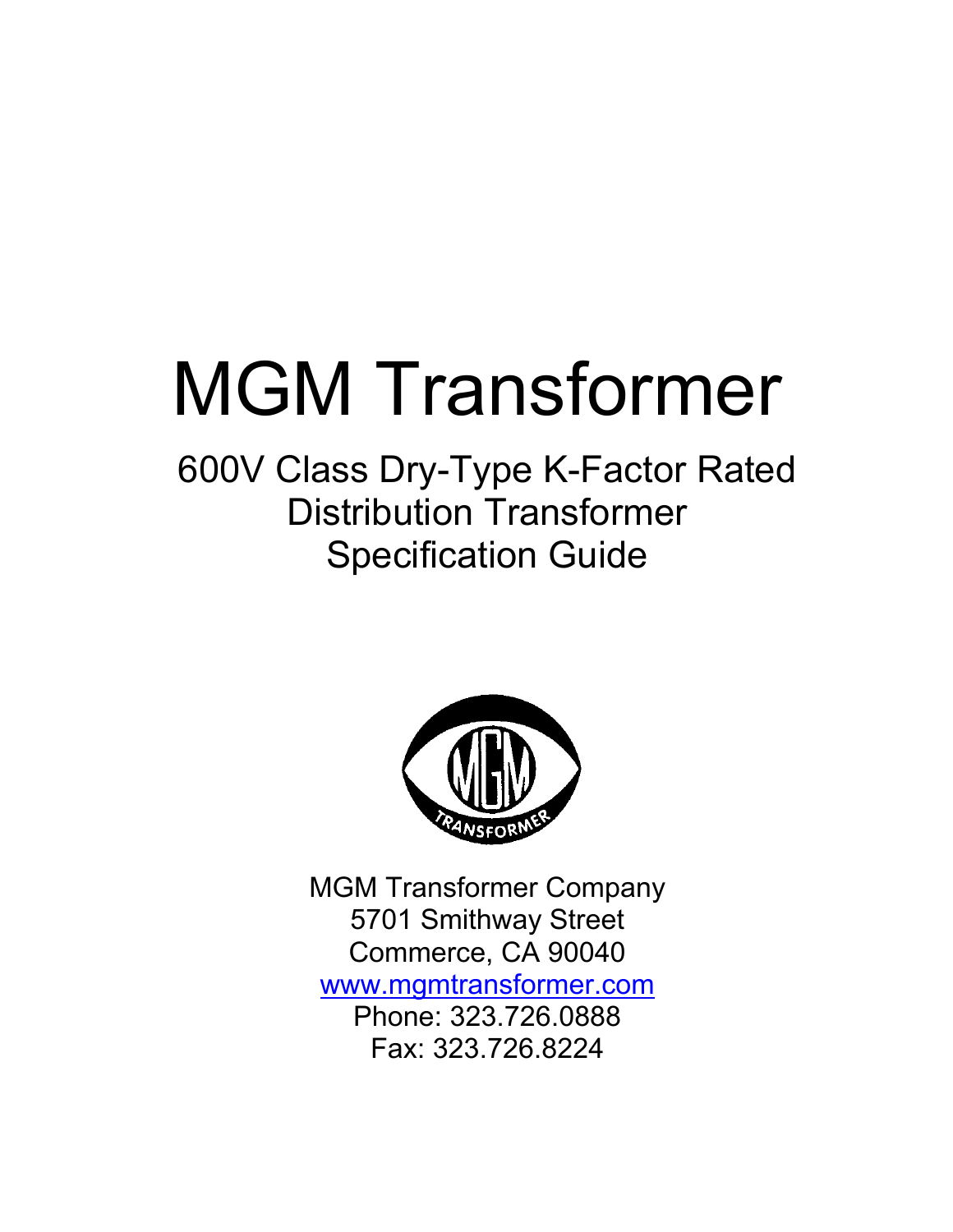# **1.0 Scope**

1.1 The basis for this specification is the MGM Transformer Company design for Dry-type distribution transformers for non-linear loads single and three phase primary and secondary voltages of 600Vand less and capacity ratings through 1500kVA. Note: Paragraphs and words marked in [] are alternates. Select only one.

This specification provides the technical requirements for the design, manufacture, and testing of 600V class dry-type k-factor rated transformers. The service conditions shall be as specified in the "Usual Service Conditions" section of C57.12.01.

This specification covers only the general requirements of the transformer.

# **2.0 Codes and Standards**

- 2.1 The ventilated dry-type transformers and protection devices in this specification are designed and manufactured according to latest revision of the following standards (unless otherwise noted).
	- (a) Transformers 1000kVA and smaller shall be listed by Underwriters Laboratories.
	- (b) Conform to the requirements of ANSI/NFPA 70.
	- (c) Transformers are to be manufactured and tested in accordance with NEMA ST20.
	- (d) IEEE C57.12.01, General Requirements for Dry-Type Distribution and Power Transformers Including Those with Solid Cast and / or Resin-Encapsulated Windings

# 2.2 (NEC) National Electrical Code

It shall be the Seller's responsibility to be, or to become, knowledgeable of the requirements of these Codes and Standards. Any required changes or alterations to the equipment to meet the Codes and Standards requirements shall be at the expense of the Seller.

Equipment proposed by the Seller that cannot fully meet the requirements of this specification shall have all exceptions clearly stated in the proposal. No exception shall be allowed, unless approved by the Buyer in writing.

# **3.0 Quality Assurance**

The manufacturer shall have a well-documented quality assurance program, which includes procedures for all activities in order entry, design, material procurement, manufacturing processes, testing, shipping and post shipment.

The manufacturer shall have specialized in the design, manufacture and assembly of k-factor rated dry-type distribution transformers for a minimum of {25} years.

The transformers shall be manufactured by a company, which is certified to ISO, 9001:2000 for design and manufacture of Power, Distribution and Specialty Dry Type Transformers.

The test floor shall have a documented calibration program. All equipment shall receive regular calibrations. Calibration standards shall be traceable to National Bureau of Standards. Records of all equipment calibration shall be made available to the Buyer upon request.

Measured values of electric power, voltage, current, resistance, and temperatures are used in the calculations of reported data. To ensure sufficient accuracy in the measured and calculated data the test system accuracy requirements listed in ANSI C57.12.01 Table 3 shall be met as a minimum.

# **4.0 Products**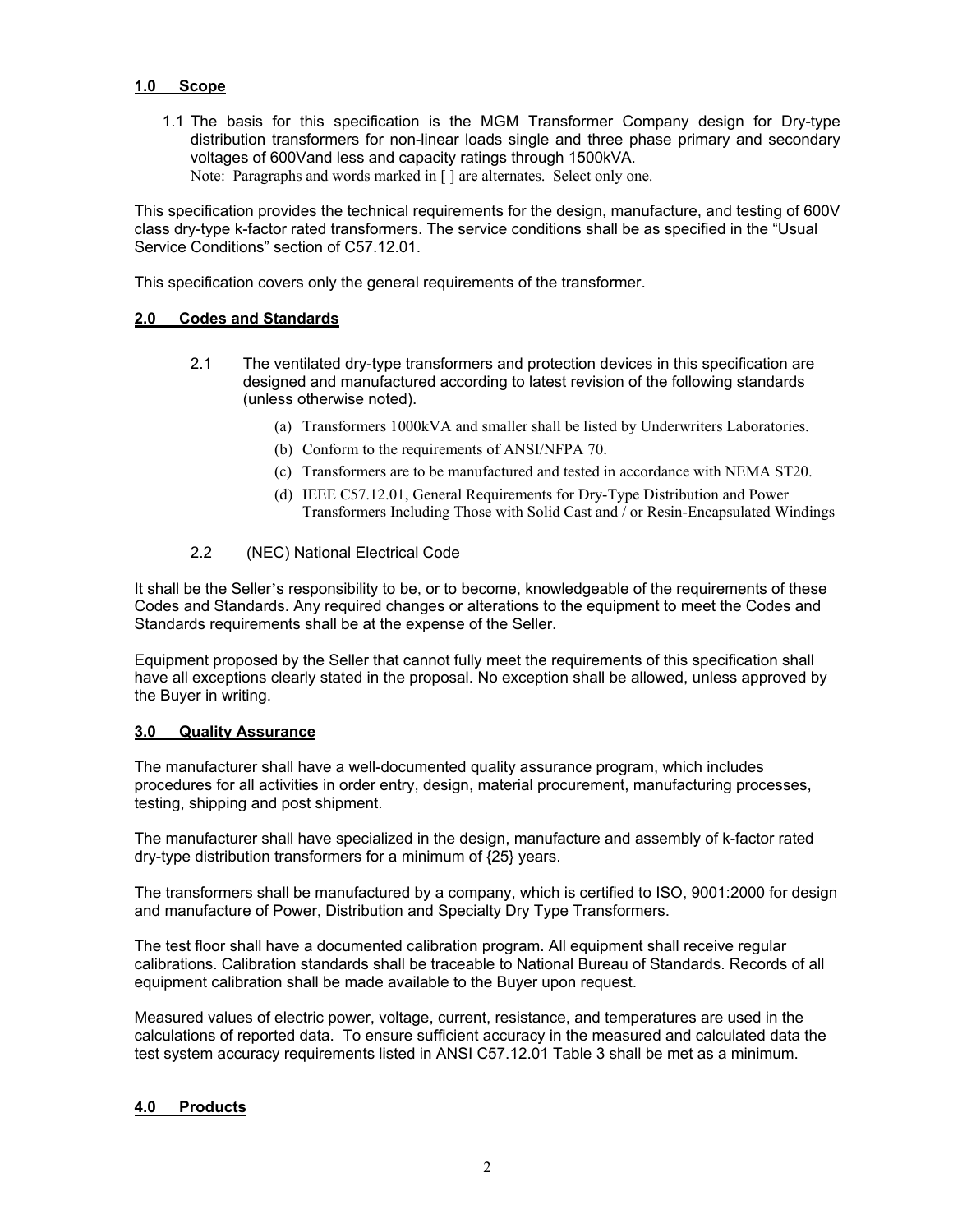# 4.1 Manufacturer Information

- (a) Transformers shall be as manufactured by MGM Transformer Company.
- (b) Manufacturer shall be a registered firm in accordance with ISO 9001:2000 SIC 3612 (US); which is the design and manufacture of low voltage dry type power, distribution and specialty transformers.

#### 4.2 Ratings Information

- (a) Neither the primary nor the secondary temperature shall exceed 220°C at any point in the coils while carrying their full rating of non-sinusoidal load. Transformers are to be UL listed and labeled for [K-4] [K-13] as defined as the sum of fundamental and harmonic Ih(pu)2h2 per UL 1561. Transformers evaluated by the UL K-Factor evaluation shall be listed for 150°C average temperature rise.
- (b) All insulating materials are to exceed NEMA ST20 standards and be rated for  $220^{\circ}$ C UL component recognized insulation system.
- (c) K-Factor rated transformers shall have an impedance range of 3% to 6%, and shall have a minimum reactance of 2% in order to help reduce neutral current when supplying loads with large amounts of third harmonic current
- (d) Transformers in most cases shall have a minimum of (4) 2.5% full capacity primary taps.
- (e) Transformers 15kVA and larger shall be 150°C temperature rise above 30°C ambient. The maximum temperature of the top of the enclosure shall not exceed  $50^{\circ}$ C rise above a 30°C ambient.
- (f) The transformer(s) shall be rated according to the following schedule:

Identification Number kVA Rating Voltages Phase Frequency K-Factor Temperature Rise

### 4.3 Construction

- (a) Transformer coils shall be of the continuous wound construction and shall be impregnated with nonhygroscopic, thermosetting varnish
- (b) All cores to be constructed with low hysteresis and eddy current losses. Magnetic flux densities are to be kept well below the saturation point to prevent core overheating. The completed core and coil shall be bolted to the base of the enclosure but isolated by means of rubber vibration-absorbing mounts. There shall be no metalto-metal contact between the core and coil and the enclosure except for a flexible safety ground strap. Sound isolation systems requiring the complete removal of all fastening devices will not be acceptable.
- (c) The core of the transformer shall be visibly grounded to the enclosure by means of a flexible grounding conductor sized in accordance with applicable UL and NEC standards.
- (d) The transformer enclosures shall be ventilated and be fabricated of heavy gauge, sheet steel construction. The entire enclosure shall be finished utilizing a continuous process consisting of degreasing, cleaning and phosphatizing, followed by electrostatic deposition of polymer polyester powder coating and baking cycle to provide uniform coating of all edges and surfaces. The coating shall be UL recognized for outdoor use. The coating color shall be ANSI 61.
- (e) Transformers shall be supplied with quality, full width electrostatic shields resulting in a maximum effective coupling capacitance between primary and secondary of 33 Pico farads.